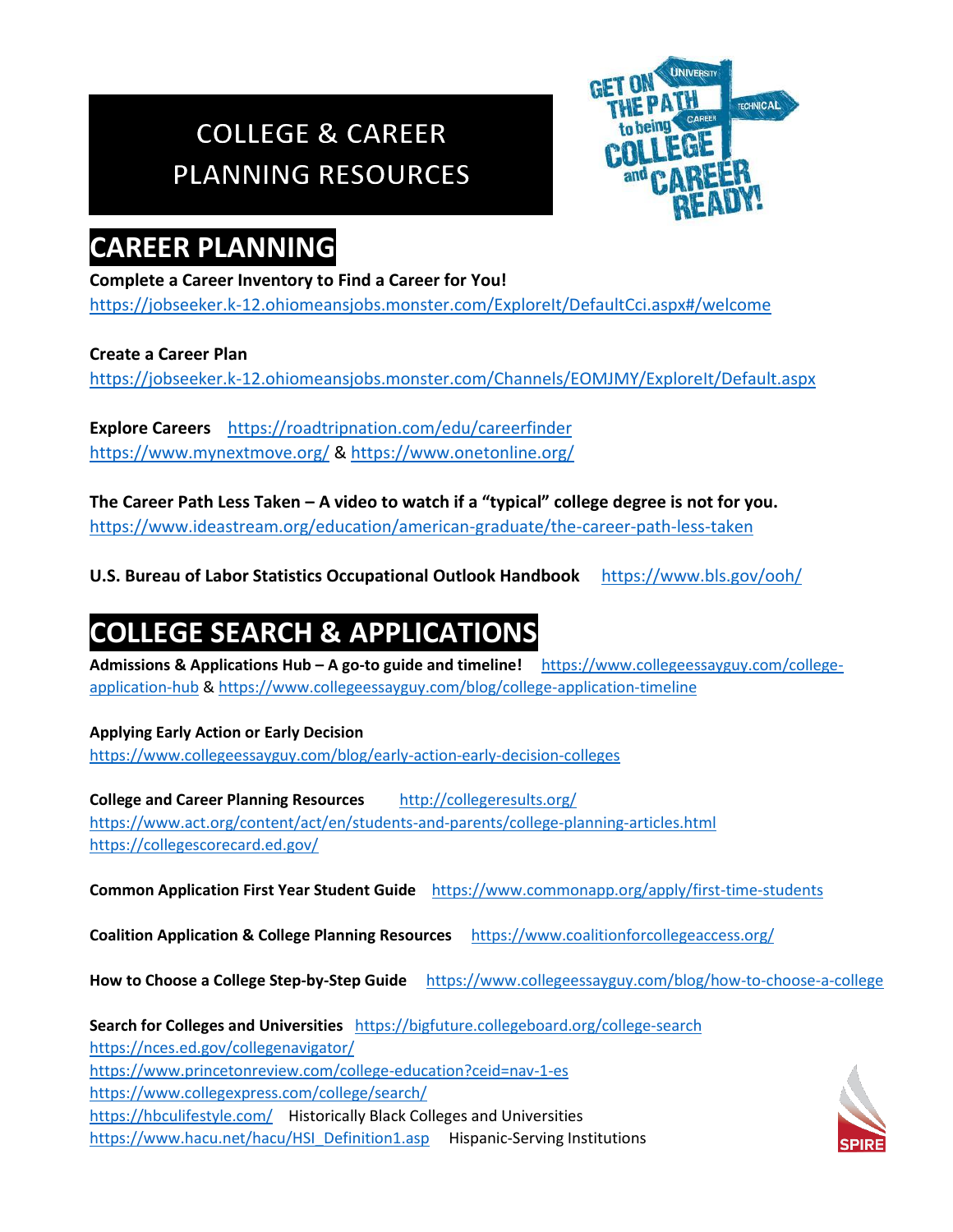## **ESSAY PREPARATION**

**Essential Tips for Writing your College Essay** <https://www.collegeessayguy.com/blog/college-essay-tips> <https://www.collegeessayguy.com/the-free-guide> <https://www.collegeessayguy.com/personal-statement>

**Extracurricular Activity Essay** <https://www.collegeessayguy.com/blog/extracurricular-activity-essay-examples>

**Supplemental Essay Guides** <https://www.collegeessayguy.com/supplemental-essays>

## **INTERNATIONAL STUDENTS**

**Financial Aid for Undergraduate International Students**

[https://www.nafsa.org/about/about-international-education/financial-aid-undergraduate-international](https://www.nafsa.org/about/about-international-education/financial-aid-undergraduate-international-students)[students](https://www.nafsa.org/about/about-international-education/financial-aid-undergraduate-international-students)

**Financial Aid for Canadian Students** <https://www.canada.ca/en/services/benefits/education/student-aid/grants-loans.html>

**NAIA International Student Guide**  [https://play.mynaia.org/media/1090/naia\\_ec\\_guide\\_international\\_students.pdf](https://play.mynaia.org/media/1090/naia_ec_guide_international_students.pdf)

**NCAA International Student Information** <https://www.ncaa.org/student-athletes/future/international-student-athletes>

**The Test of English as a Foreign Language** <https://www.ets.org/toefl>

# **STUDENT ATHLETES**

**NAIA Future Student-Athlete Resources** <https://play.mynaia.org/> <https://www.naia.org/student-athletes/future-student-athletes/index>

**NCAA College-Bound Student-Athlete Resources and Guide** <https://www.ncaa.org/student-athletes/future> [http://fs.ncaa.org/Docs/eligibility\\_center/Student\\_Resources/CBSA.pdf](http://fs.ncaa.org/Docs/eligibility_center/Student_Resources/CBSA.pdf)

**Next College Student Athlete – College Recruiting Guide** <https://www.ncsasports.org/recruiting> How to Get Recruited <https://www.ncsasports.org/recruiting/how-to-get-recruited> Recruiting Rules <https://www.ncsasports.org/ncaa-eligibility-center/recruiting-rules> Athletic Recruitment by Sport <https://www.ncsasports.org/college-recruiting-tools> Contacting Coaches <https://www.ncsasports.org/recruiting/contacting-college-coaches> Recruiting Letters [https://www.ncsasports.org/recruiting/contacting-college](https://www.ncsasports.org/recruiting/contacting-college-coaches/recruiting-letters)[coaches/recruiting-letters](https://www.ncsasports.org/recruiting/contacting-college-coaches/recruiting-letters) Athletic Scholarships [https://www.ncsasports.org/recruiting/how-to-get](https://www.ncsasports.org/recruiting/how-to-get-recruited/scholarship-facts)[recruited/scholarship-facts](https://www.ncsasports.org/recruiting/how-to-get-recruited/scholarship-facts)

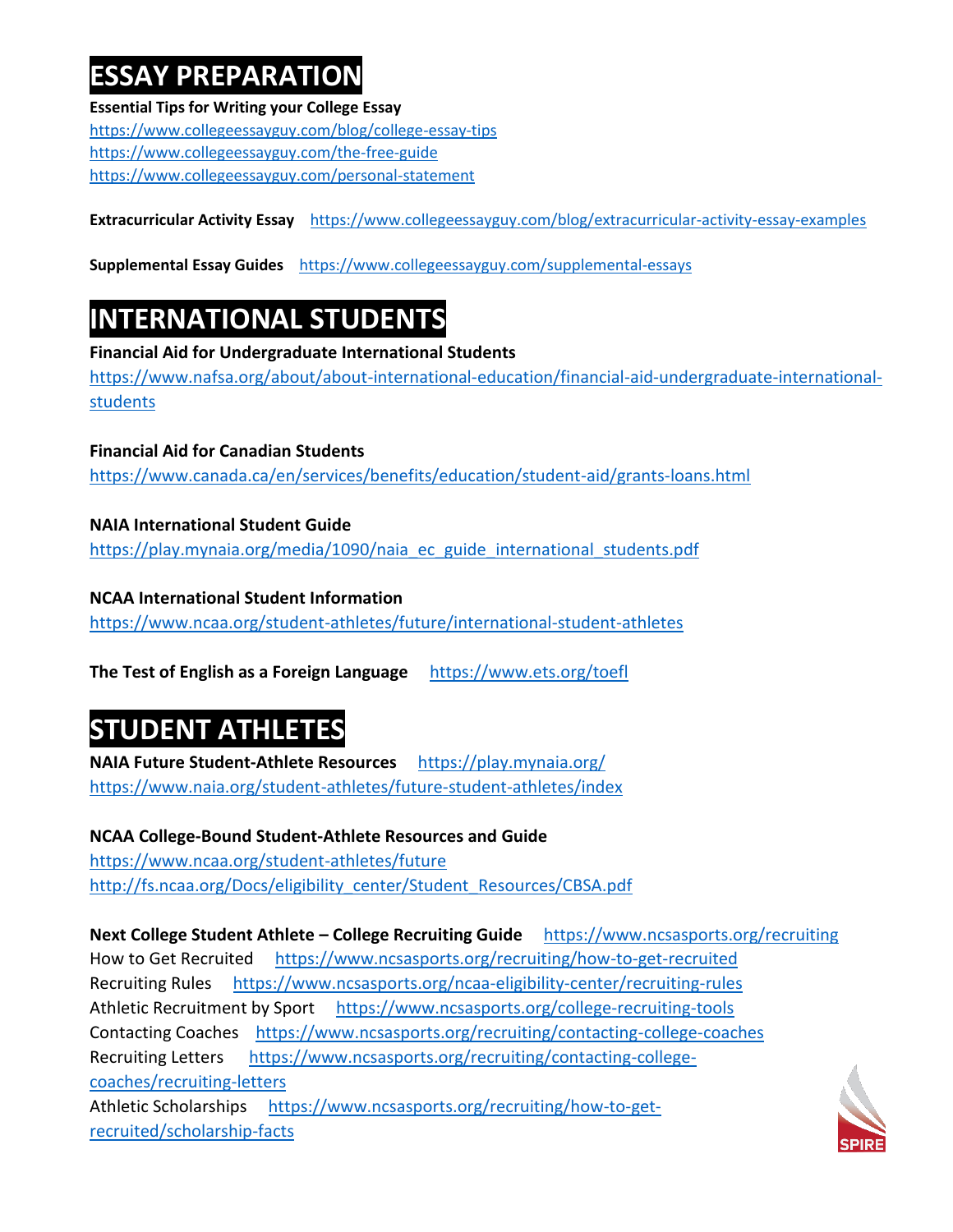### **TEST PREPARATION**

**ACT vs. SAT** <https://www.kaptest.com/act/act-vs-sat>

#### **Free ACT test preparation and practice test**

[https://www.act.org/content/act/en/products-and-services/the-act/test-preparation/free-act-test](https://www.act.org/content/act/en/products-and-services/the-act/test-preparation/free-act-test-prep.html)[prep.html](https://www.act.org/content/act/en/products-and-services/the-act/test-preparation/free-act-test-prep.html) <https://www.kaptest.com/act/free/act-free-practice-test> <https://www.princetonreview.com/college/free-act-practice-test?ceid=nav-1#!practice> <https://www.chegg.com/study-101/top-50-strategies-for-act-test-day/>

**Free SAT test preparation and practice test** 

<https://collegereadiness.collegeboard.org/sat/practice/full-length-practice-tests> <https://www.kaptest.com/sat/free/sat-practice> <https://www.princetonreview.com/college/free-sat-practice-test#!practice> <https://www.khanacademy.org/sat> <https://www.chegg.com/study-101/sat-study-timeline/>

**Sign up for the ACT Test** <https://www.act.org/>

**Sign up for the SAT test** <https://collegereadiness.collegeboard.org/sat>

**Test Optional Colleges & Universities** <http://fairtest.org/university/optional>

# **PARENT RESOURCES**

<https://www.collegeessayguy.com/parents> <https://www.collegeparentcentral.com/> <https://collegeparents.org/>